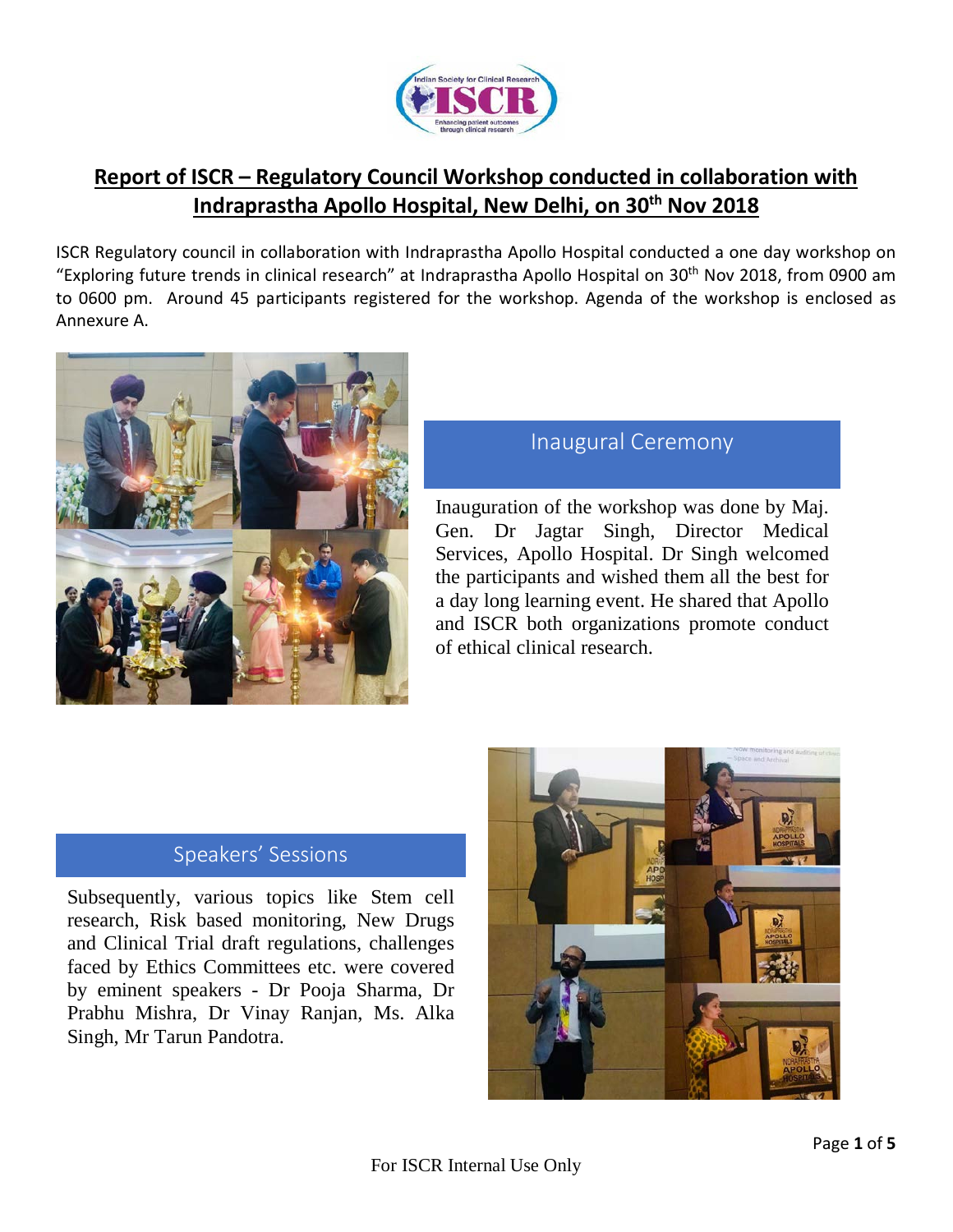

#### Participants listening to speakers





## Visualizing future clinical trials

Participants enjoyed the break out session pretty much in which the participants were divided in 3 groups and were asked to brain-storm on how future clinical trials will look like in 2025 and beyond. Each group presented outcome of their group discussions and shared their thoughts with the other groups. All groups were evaluated by experts and winners were felicitated by Deputy Drugs Controller Sh. A K Pradhan.





For ISCR Internal Use Only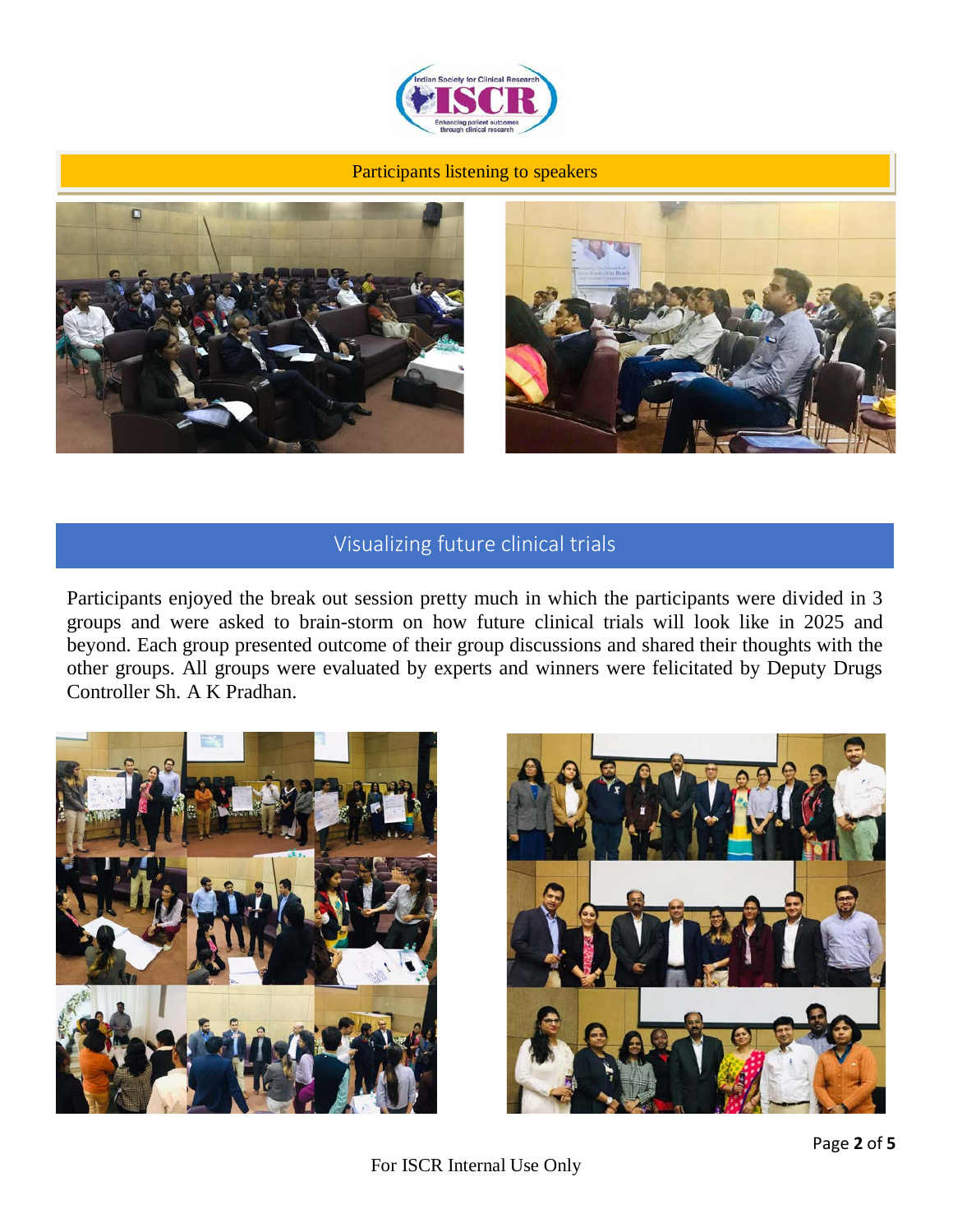![](_page_2_Picture_0.jpeg)

![](_page_2_Picture_1.jpeg)

**Panelists:** Dr P K Das, Mr. Arun Sundariyal, Sh A K Pradhan, Dr Y K Gupta, Dr Pooja Sharma, Dr Vaishna Narang, Dr Sandeep Upadhyaya

### Panel Discussion

#### **Theme of the Panel Discussion: "Strengthening trust between various stakeholders of clinical research"**

The Panel was well represented by an expert member from each of the key stakeholder group involved in Clinical Research. The main aim of the discussion was to bring forth to the table the pertinent points regarding how the trust deficit between the different stakeholders involved in the entire cycle of a clinical trial can be addressed and what are some of the important actionable that can be taken.

Questions were raised to the panelists regarding empowering ethics committees, factors considered by global sponsors while selecting India as country of choice to conduct a clinical trial, how the current environment of India is perceived by the global companies, how can the conduct of SEC meetings and their overall functioning be made more harmonized across therapeutic areas, the role played by media towards reporting of CTs and plans of the government to engage with this set of stakeholders, how PIs can ensure effective monitoring of their sites during the conduct of a clinical trial and what techniques can be practically used to improve the Informed Consent process at the sites.

There was a very energized and a knowledgeable exchange of thoughts and opinions between the panelists for each of the questions raised. Some very practical and useful insights were brought up "Food for Thought" to planning the way forward. The overall take away message from the informative discussion was that each and every member, belonging to any stakeholder group from all across the industry has a unique role to play towards working TOGETHER to bridge the trust deficit. Each and everyone needs to strive towards absolute quality in all of their activities and take accountability of the task assigned to them, *Only Together We Can Build a Better Tomorrow of Clinical Research in India.*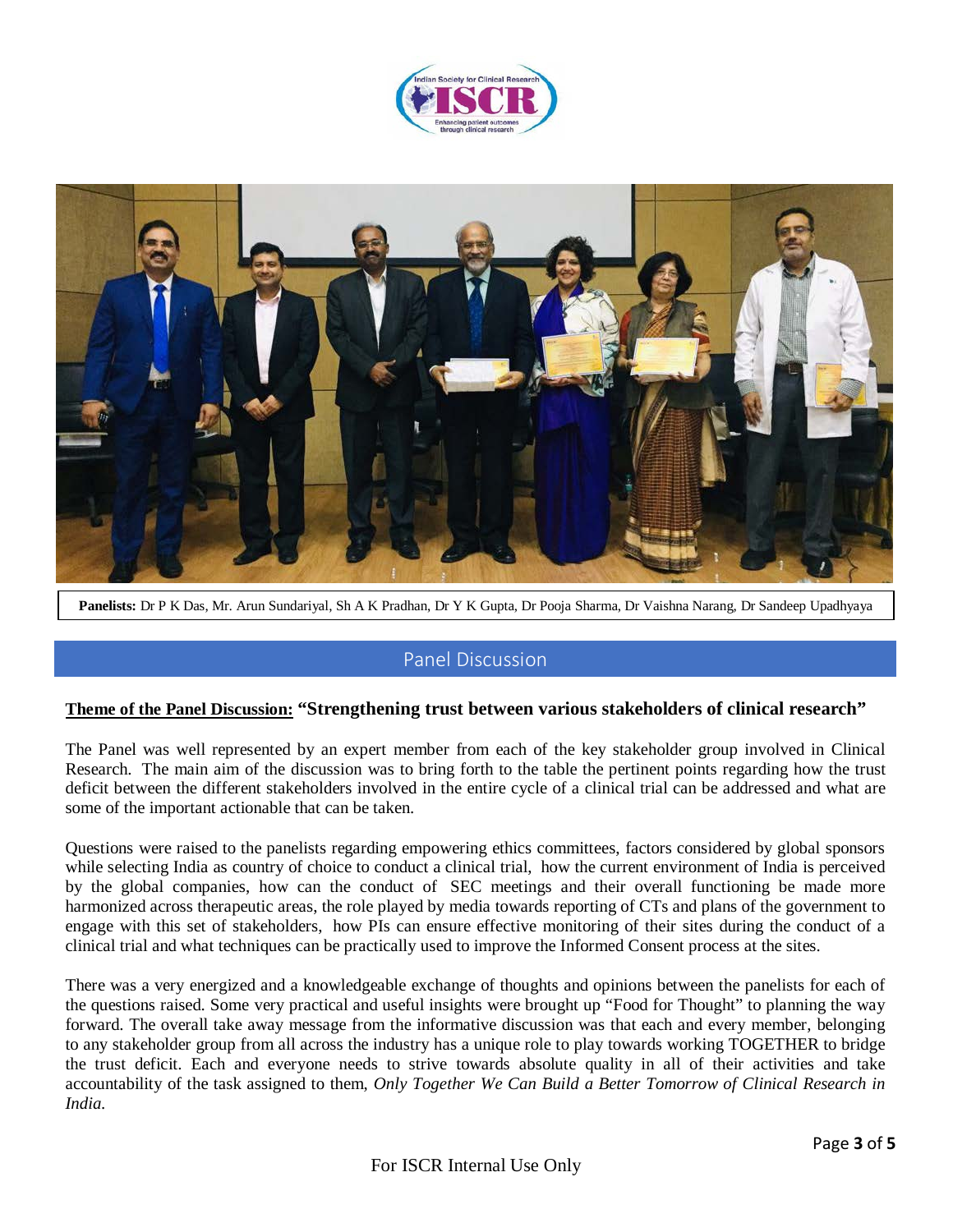![](_page_3_Picture_0.jpeg)

![](_page_3_Picture_1.jpeg)

**Group photo – Participants, Speakers, Local Organizing Committee**

-- End of Report --